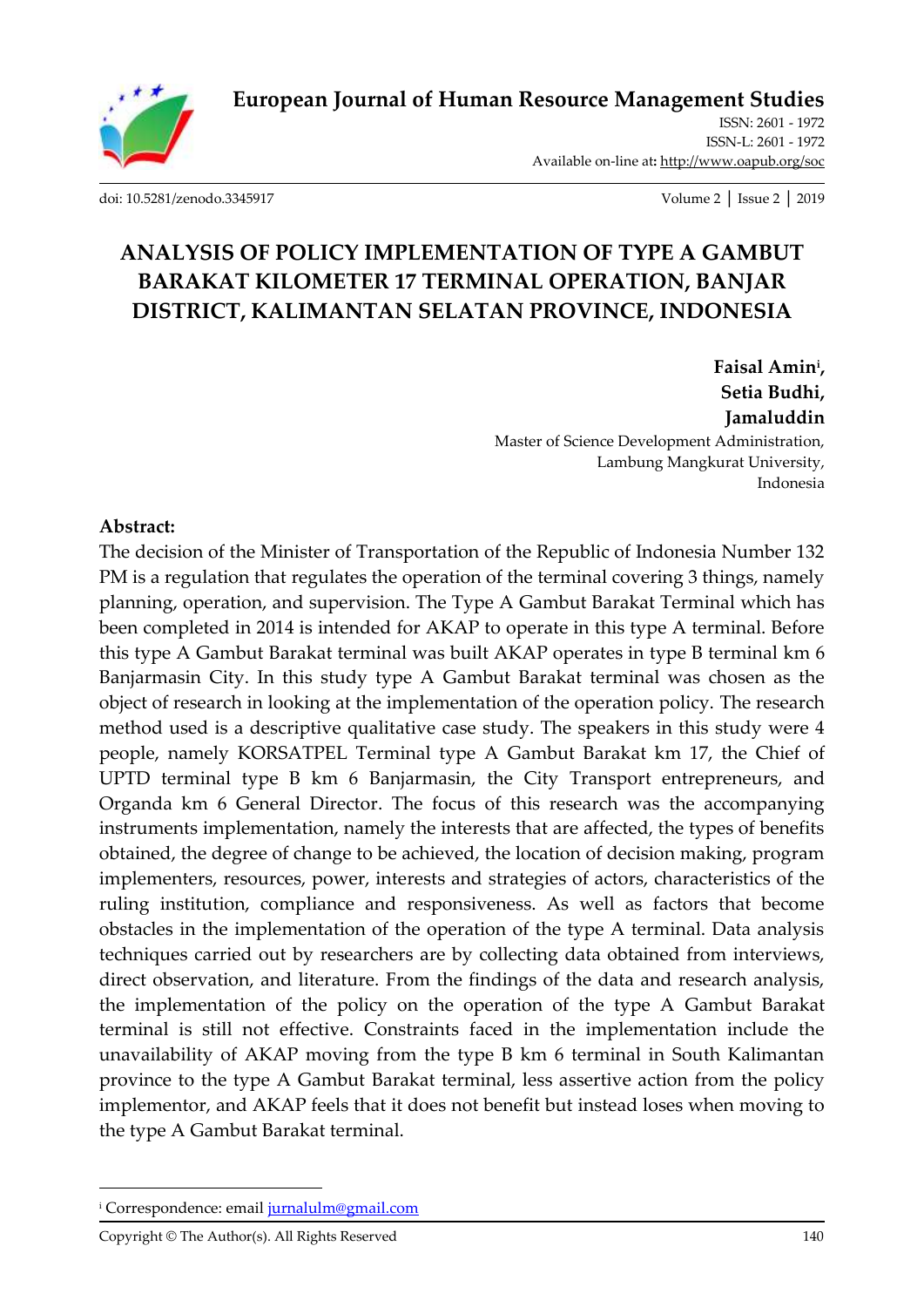**Keywords:** analysis, implementation and policy, type A terminals

### **1. Introduction**

#### **1.1 Research Background**

The more developed the times, human needs will be more and more diverse. Each stage of development must lead to ongoing demands in the provision of facilities and infrastructure for an effective and efficient transportation system so that the movement can take place safely, comfortably, quickly and smoothly in terms of cost and time for the continuity and guarantee of the implementation of the development. According to Miro (1997), the city transportation system can be interpreted as a unit consisting of parts that support each other and work together in the procurement of transportation that serves urban and rural areas. The components referred to from the transportation system are one of them is a terminal.

That Road Traffic and Transport has a very important role in efforts to support national development and integration as part of efforts to advance public welfare as mandated by the 1945 Constitution of the Republic of Indonesia. Road traffic and transportation are part of the national transportation system must be developed and managed to realize security, safety, traffic order and order to support economic development and regional development.

Road Traffic and Transportation is an integrated system consisting of Traffic, Road Transportation, Road Traffic and Transportation Networks, Road Traffic and Transportation Infrastructure, Vehicles, Drivers, Road Users, and their management.

The terminal is the meeting point in the system of road transportation networks which also functions as a public service, namely as a place for boarding passengers, for loading and unloading goods and arranging arrivals and departures of public vehicles with the intention that each public transport starts and ends the trip at the terminal. The terminal as a public facility is also one of the assets of the local government, which provides a return value from the retribution to the regions in the form of local revenue. The public transport terminal is the transportation node and drop-out point, as a public service, in the form of public vehicles raising and lowering passengers, loading and unloading goods or people, and places where passengers move both within and between modes of transportation due to human activities that move from one place to another.

In-Law Number 22 of 2009 concerning Road Traffic and Transportation, dividing terminals into three types, as follows:

- 1) Type A passenger terminal serves public vehicles for Inter-Provincial City Transportation (AKAP), transportation of boundary traffic between countries,
- 2) 2 Type B passenger terminal which serves public vehicles for Inter-City Transportation in the Province (AKDP), city transportation (Angkot) and rural transportation (Angdes),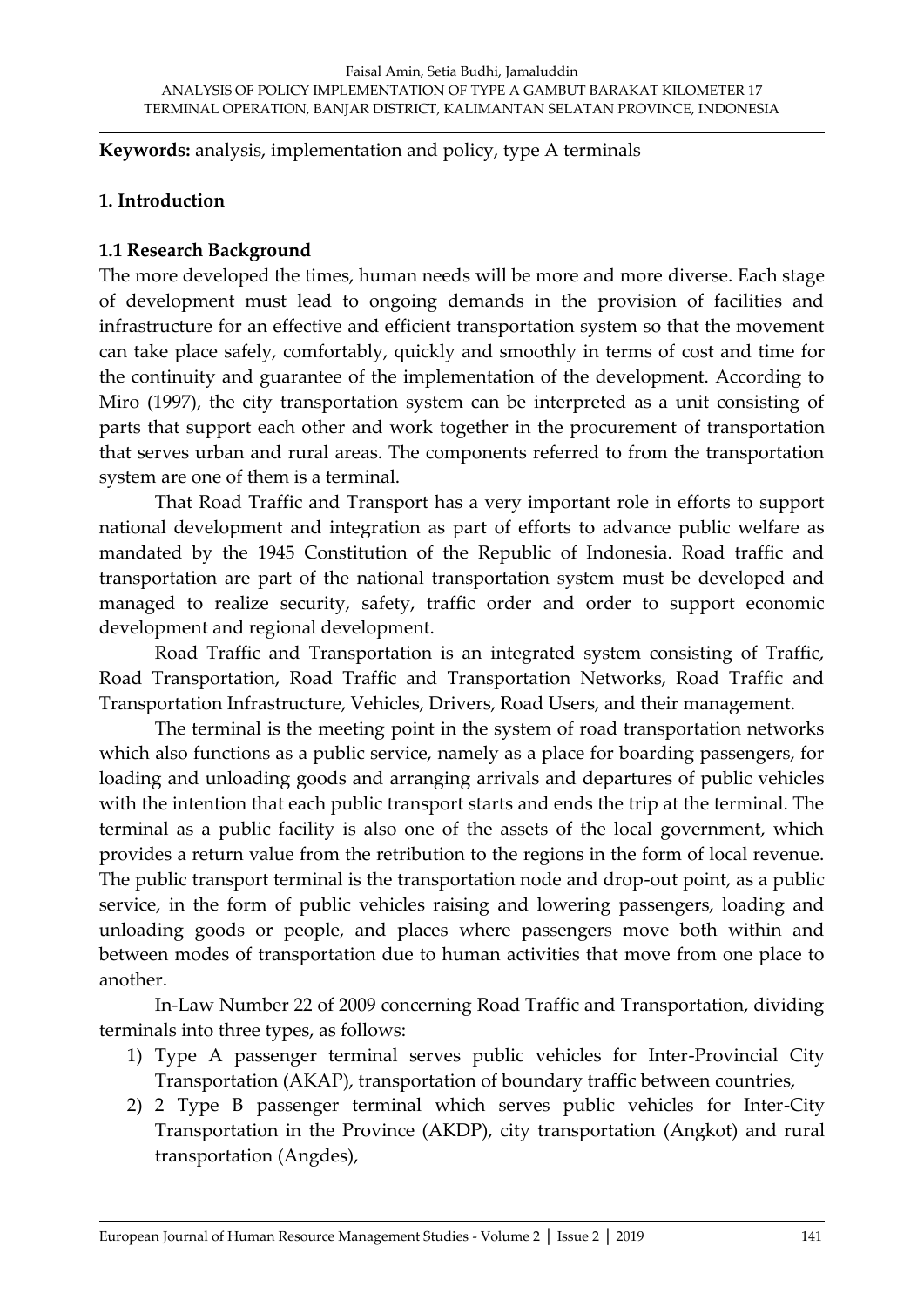3) The type C passenger terminal serves public vehicles for urban transportation and rural transportation.

Type A passenger terminal that was completed in 2014 located on Jalan Ahmad Yani Km. 17 Gambut Subdistrict, Banjar Regency, South Kalimantan Province. The construction of this terminal costs up to tens of billions of rupees, more precisely 86 billion rupiahs, with details, 22 billion rupiah from central government support, for physical development, and 52 billion rupiahs from Banjar district government for land acquisition and making access roads. Besides, the funds are also supported by the South Kalimantan provincial government, which is 8 billion rupiahs for the construction of main roads and road lines (Radar Banjar; 9/9/2016). But until now the terminal that spends a lot of funds and long enough time is still quiet with terminal activities in general, such as the existence of Inter-Province City Transportation (AKAP), Angkot, Angdes, traders and passengers, there are only officers on guard at the terminal.

This is because of business people such as the AKAP Entrepreneurs who do not want to move from kilometer 6 terminal to kilometer 17 terminal. This matter is complicated by the support of In-Province City Transportation (AKDP) incorporated in Organda (Land Transport Organization), as well as traders who also support the AKAP that does not want to move to Terminal Type A km 17 in Banjar Regency for a number of reasons, including the distance of the terminal far from the city center which would make it difficult for passengers to go to the terminal. from the city of Banjarmasin to outside the area, with a long-distance terminal, most passengers will take other alternatives to travel between cities by using travel (black plate transportation).

The cost is almost the same, even cheaper than having to go to the kilometer 17 terminal in Banjar Regency, it will make it difficult for Angkot and Angdes to get passengers because the AKAP passengers are too far down, and fewer passengers mean less economic activity in km 6 terminal Banjarmasin. Besides, the presence of online taxis also affects the interests of the terminal to the terminal. Whereas in the legislation it is stipulated that terminals that may serve for AKAP are only typed A terminals, type B terminals for serving City Transportation in the Province. This condition is very contrary to the laws and regulations.

Actually, in the government's efforts to operate the type A km 17 terminal, Gambut Barakat, several trials were carried out and the first trial was conducted on March 14, 2013, for 14 days, then the trial was conducted again on May 20, 2015. The government conducted the trial not explained means lowering passengers in terminal km 17 but testing in terms of recognition, such as the location of entry, dropping and raising passengers, where to buy tickets, etc. But in fact, until now type A terminals in Banjar Regency are still not operational or quiet from traders, drivers, transportation and passengers, and AKAP are still active on type B km 6 terminal in South Kalimantan.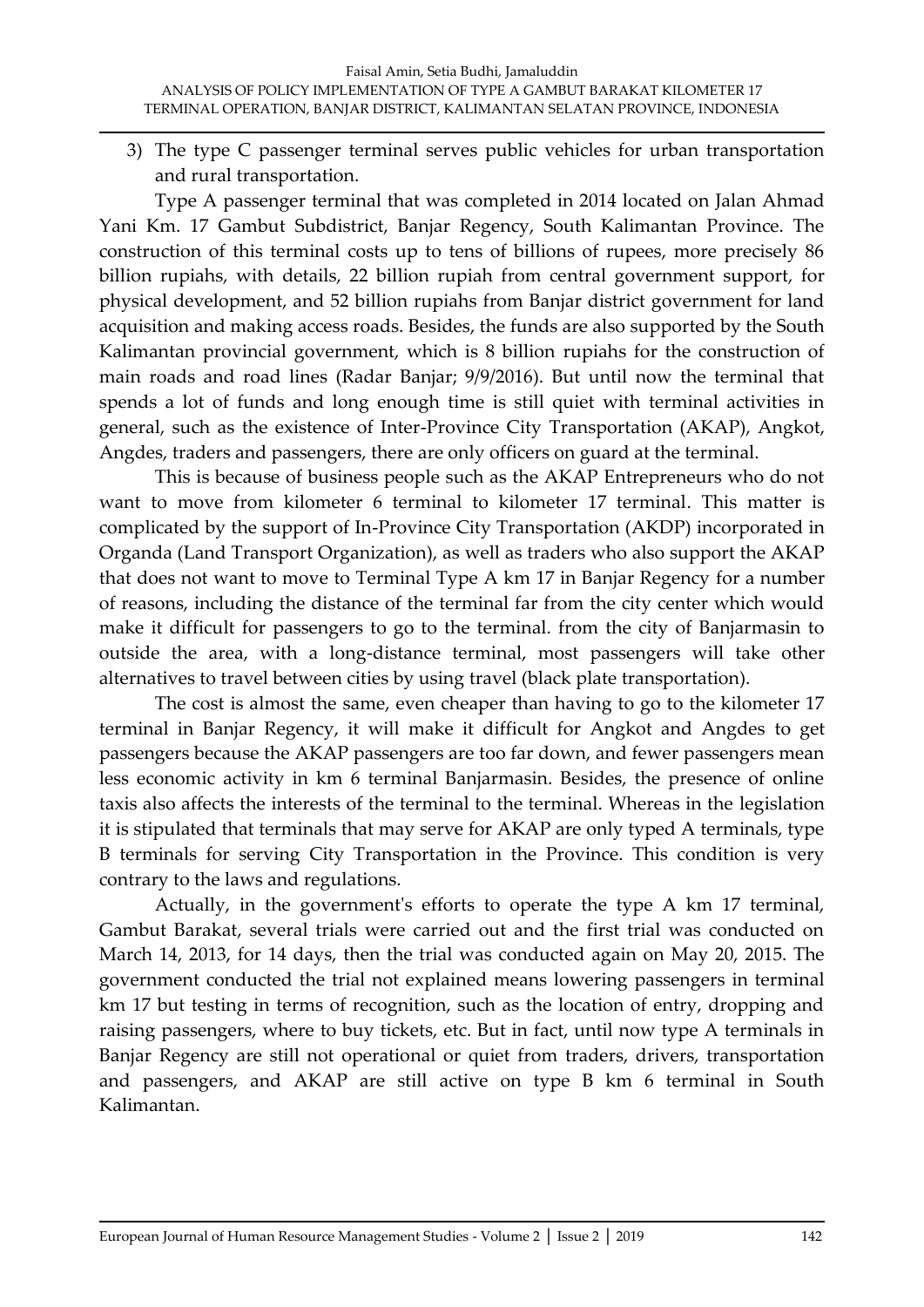#### **1.2 Problem Formulation**

Departing from this phenomenon, the formulation of the problem for this study is as follows:

- 1) How is the implementation of the operation policy for Type A km 17 Gambut Barakat terminal in Banjar Regency?
- 2) What factors are constraints on the Implementation of Type A km 17 Gambut Barakat Terminal Operation Policies?

## **2. Methods**

This research is included in the type of qualitative descriptive research to provide an overall picture of the background of the problem situation and the position of social interaction or current problems, as well as the interaction between the environment of certain social units that are objective. This research was carried out at the Type A Gambut Barakat, kilometer 17, Gambut District, Banjar Regency, South Kalimantan. The selection of research locations is based on consideration of the suitability of the substance of the problem in this study and also the consideration of data entry for people, programs, structures, and interactions according to needs. The purposive sampling method is used as a method in selecting informants. Namely, the informant was deliberately chosen by the author based on certain considerations such as the level of knowledge of the issue and case information in a comprehensive manner concerning the focus of research on the Operation Implementation of Type A Gambut Barakat Terminal. The author uses semi-structured interview techniques, namely questions and answer directly with informants to get clear, accurate and in-depth data. This research instrument uses interview guides, observation guidelines (sign system), and documentation. The technique used in this study is the qualitative analysis technique of Miles and Huberman.

#### **3. Results**

The following is the analysis of the advantages and disadvantages between the two terminals.

| Type B km 6 Banjarmasin Terminal                                                                                                          |                                                                                                                                                                                                                                                      |
|-------------------------------------------------------------------------------------------------------------------------------------------|------------------------------------------------------------------------------------------------------------------------------------------------------------------------------------------------------------------------------------------------------|
| Advantages                                                                                                                                | <b>Disadvantages</b>                                                                                                                                                                                                                                 |
| Located within the city of Banjarmasin and easily<br>accessible to trade centers.                                                         | The location of the land is only 1.5 ha so it<br>does not meet the requirements for the<br>location of type A terminals which should be<br>3 Ha, while land acquisition for additional<br>locations requires a long time and costs are<br>very high. |
| In the form of type B terminals that have been operated<br>and functioned as type A terminals so that road paving<br>is no longer needed. | Access terminal exit/entry into one with<br>public roads, namely public roads in the<br>middle of the terminal.                                                                                                                                      |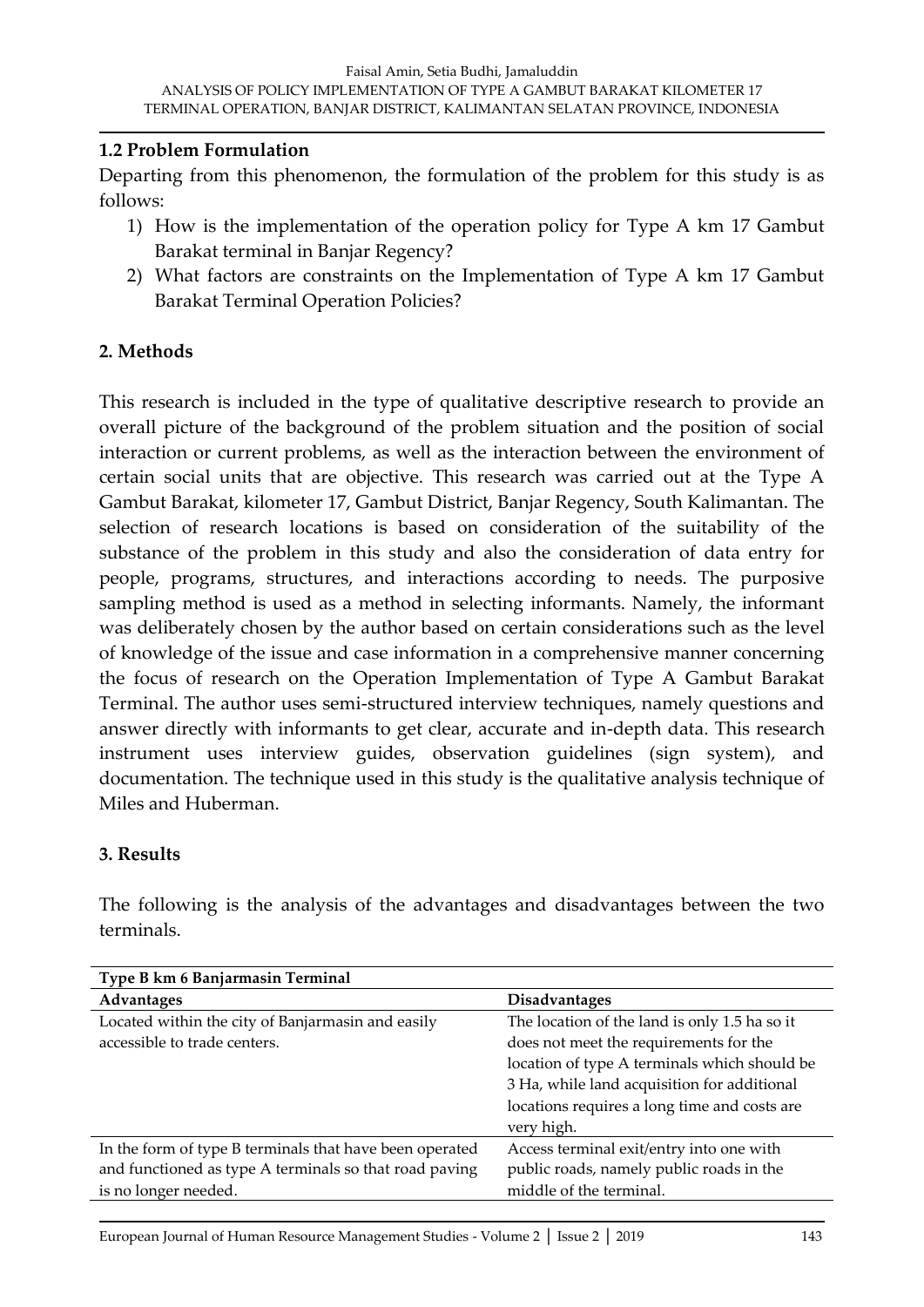#### Faisal Amin, Setia Budhi, Jamaluddin ANALYSIS OF POLICY IMPLEMENTATION OF TYPE A GAMBUT BARAKAT KILOMETER 17 TERMINAL OPERATION, BANJAR DISTRICT, KALIMANTAN SELATAN PROVINCE, INDONESIA

| Close to the Banjarmasin trisakti port.                    | Very close or side by side with residential<br>areas.                          |
|------------------------------------------------------------|--------------------------------------------------------------------------------|
| City transportation taxis are available.                   | The existence of shophouses in a terminal<br>location managed by a third party |
| Type A km 17 Gambut Barakat Terminal                       |                                                                                |
| There is land readiness by the requirements of the Type    | The absence of road hardening                                                  |
| A terminal area of 4 Ha and already has a Land Rights      |                                                                                |
| Certificate and an additional 5 Ha of grant land as        |                                                                                |
| terminal support land so that it is 9 Ha.                  |                                                                                |
| The terminal location is at the road node point between    | Located on peat so it requires backfill.                                       |
| the provinces of South Kalimantan, East Kalimantan,        |                                                                                |
| and Central Kalimantan.                                    |                                                                                |
| Approval/recommendation has been obtained from the         |                                                                                |
| DPRD of the Province of South Kalimantan with Letter       |                                                                                |
| No: 162/867/DPRD dated 18 December 2006.                   |                                                                                |
| There are the ability and willingness of the Banjar        |                                                                                |
| Regency Government to do hardening and paving roads        |                                                                                |
| that are paid for from the Regional Budget.                |                                                                                |
| The location of the terminal is not located near the       |                                                                                |
| residential area.                                          |                                                                                |
| Once designated as the location of type A passenger        |                                                                                |
| terminals based on Decree of the Minister of               |                                                                                |
| Transportation, in this case, the Director-General of      |                                                                                |
| Land Transportation Number: SK.126/AJ.107/DRDJD/98         |                                                                                |
| dated 30 June 1998.                                        |                                                                                |
| Distance to Syamsudin Noor Airport as far as 8 Km.         |                                                                                |
| Distance to the city of Banjarmasin as far as 11 Km and    |                                                                                |
| has been available passenger transportation route          |                                                                                |
| Banjarmasin - Gambut.                                      |                                                                                |
| Road access to the terminal is available 40 meters wide    |                                                                                |
| There is support from employers and drivers of public      |                                                                                |
| passenger transportation.                                  |                                                                                |
| The land for the terminal location is peatland in the form |                                                                                |
| of shrubs and not productive agricultural land.            |                                                                                |

#### **3. Discussion**

Based on Grindle's theory of the influence of Policy Implementation with two components, namely content of the policy and implementation environment (context of implementation) and also the results of interviews with several informants at the time of observation and research, the discussion is as follows:

#### **3.1 Contents of Policy**

According to Grindle's theory, the contents of the policy have 6 elements, namely:

First, interests that influence, various interests that influence policy. In observation there are interests of PO owners and drivers, Organda km 6 Terminal, type B km 6 terminal officers, Type A Gambut Barakat terminal officers, and AKAP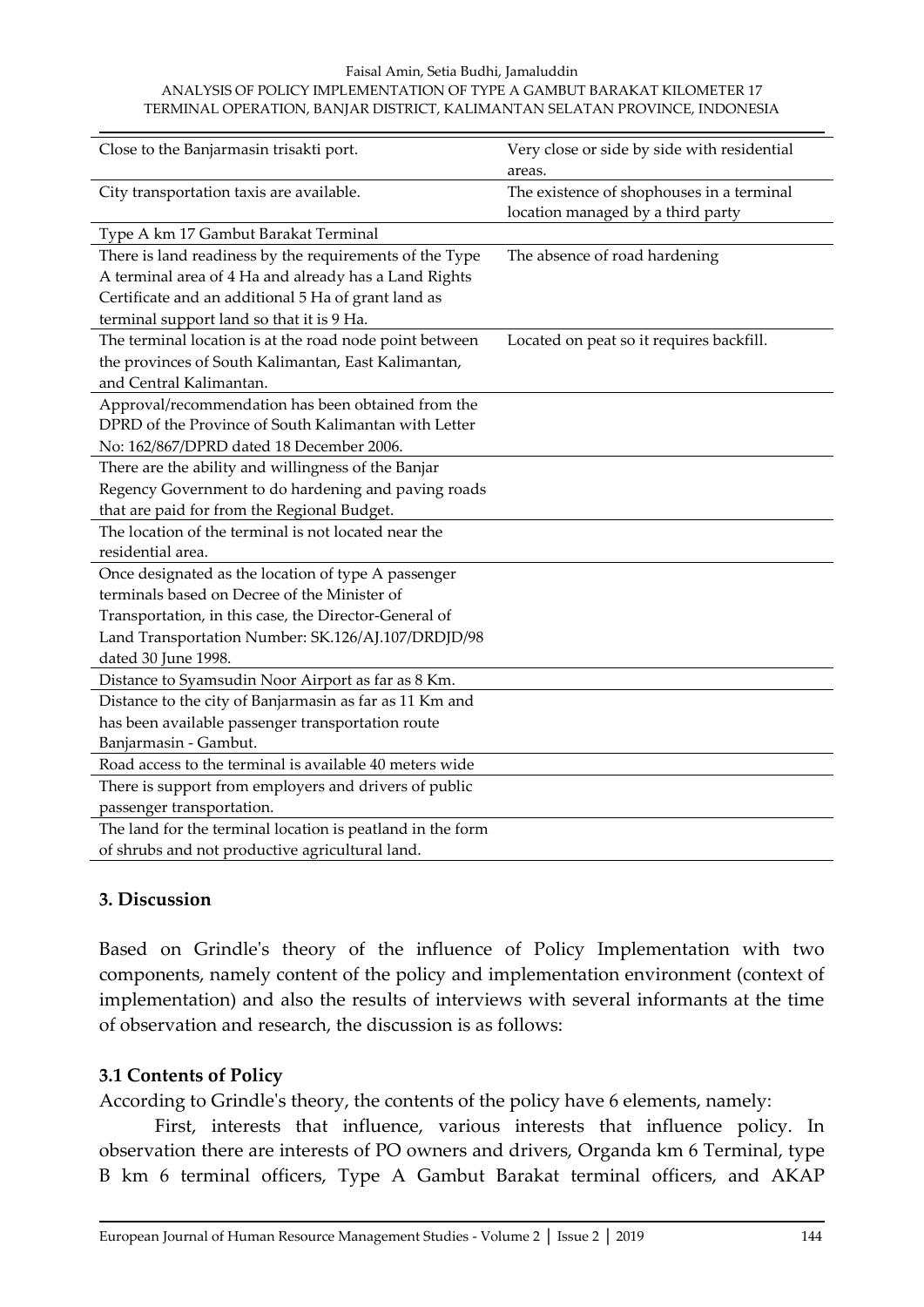passengers. Which each actor has their interests that are mutually contradictory so that the implementation of this operational policy can not be implemented properly.

Second, the benefits received will affect the success of this implementation process. In the researcher's observation, it was found that type A Barakat terminal KORSATPEL stated that there were many benefits obtained by the construction of Type A Gambut Barakat terminal, while the object of implementation, in this case, the PO owner and driver felt that no benefits were received.

Third, the degree of change that might result from policies implemented. Policies that are planned to achieve long-term goals will find difficulties compared to policies that have a beneficial effect. For passengers, the government rules only and in its implementation still considers the community as AKAP service users. Assume the PO owner and driver that the purpose of operating this type A terminal for passengers is not for us drivers and owners of POs. PO owners and drivers are reluctant because they do not benefit directly from this policy whereas according to KORSATPEL type A terminals with land area and rest facilities for AKAP are more value for this type A terminal. However, the presence of online-based transportation in big cities is an issue for Angdes and angkot because they get competitors and will influence the interest of the community to the terminal, but on the other hand, it makes it easy for the community because it is picked up and delivered to the destination.

Fourth, the location of decision making. The increasing number of decision making will increasingly complicate the implementation of its policies. At the beginning of the planning for the construction of the type A terminal Barakat has gone through technical studies and feasibility tests but in reality the stakeholders, in this case, the AKAP owners feel that from the initial stage to being operated this type A terminal is not involved. They think there is something wrong, why built there did not enlarge the existing terminal.

Fifth, the implementation process is not only concerned with the behavior of administrative bodies responsible for implementing the program but also for the network of political, economic, and social forces that influence the policy objectives of either negative or positive ones. To operate the type A Gambut Barakat terminal several simulations have been carried out for introduction, and officers have been on guard at the entrance of the terminal but in reality, there are no obedient buses to operate in the type A terminal but still in the area terminal type B.

Sixth, the resources used. Resources consist of human resources and financial resources, in this case, the facilities. With the presence of the type A Gambut Barakat terminal officer, it is expected that guarding the operation of the terminal and facilities in the terminal will be the opposite. AKAP's reluctance to move has caused type A Gambut Barakat terminal to not operate properly.

# **3.2 Context of Implementation**

First, the power, interests, strategies of the actors involved by the actors with their interests give rise to various influences on the operation of the type A Gambut Barakat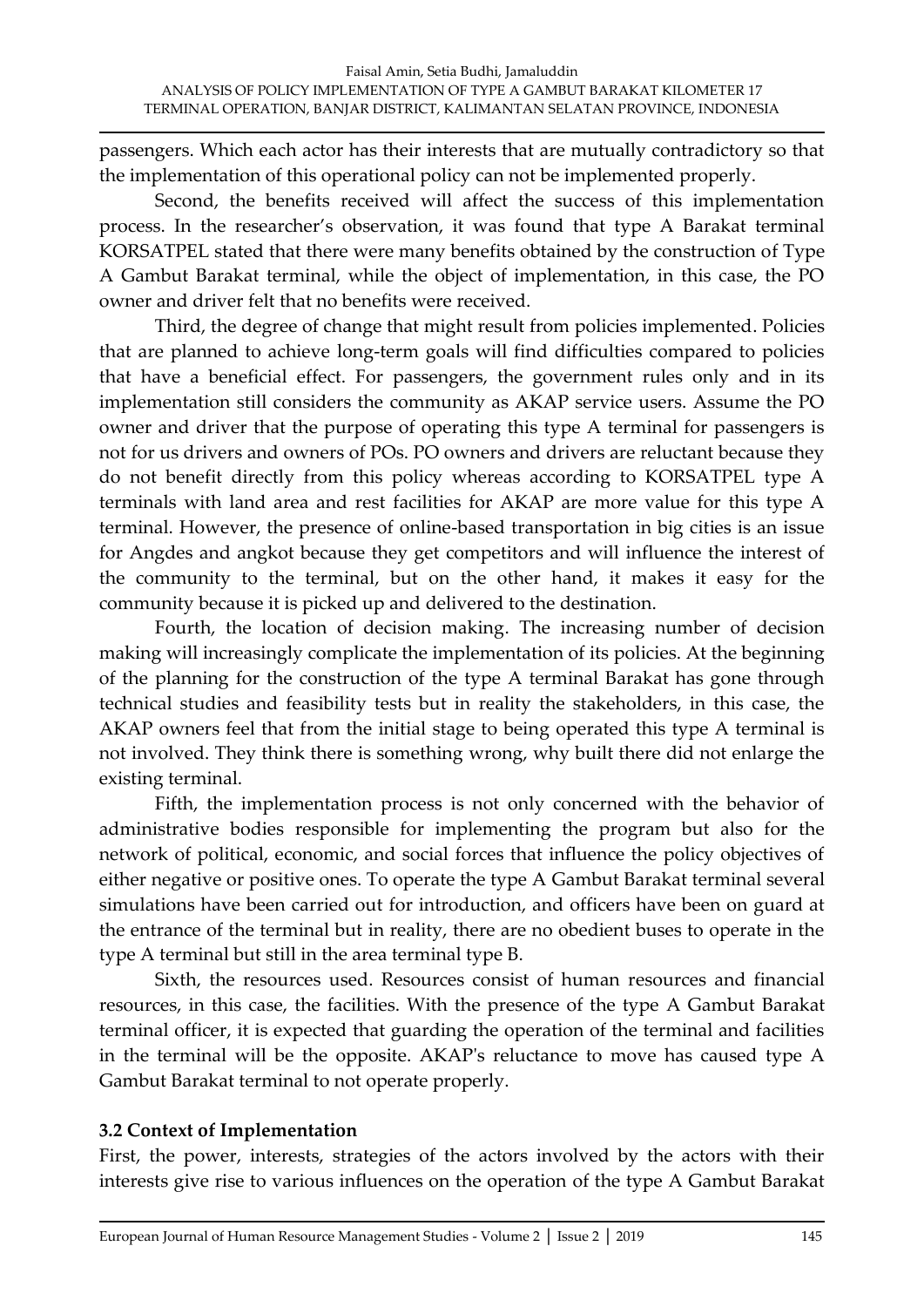terminal. The recognition of AKAP passengers is a bit heavy because the transfer of terminals means that they will add costs to terminal 17. AKAP owners have an interest in how they are going forward if they operate in a new terminal. KORSATPEL with the interest that the type A terminal can operate, the UPTD terminal 6 will support and carry out tasks according to the central instructions. The interests that do not meet the meeting point so that the operation of type A Gambut Barakat terminal is not good.

Second, characteristics of the ruling institution, the authority is given by the Ministry of Transportation, in this case, the BPTD staff in the area of 15 in the Province of South Kalimantan in terms of terminal operations are still facing obstacles. But it does not rule out the possibility of decisive action or sanctions will be given if AKAP is not obedient and moves to the type A Gambut Barakat terminal. So that the implementor can act decisively, decisively in the sense for

Third, compliance and responsiveness, compliance is one of the important components in efforts to achieve policy objectives. Compliance, in this case, is the compliance of the implementation object that is felt to be still low so that AKAP owners are still operating in type B terminals that should have moved to Type A Gambut Barakat terminal which has long been completed and several attempts to operate the terminal.

# **4. Conclusion**

# **4.1 Implementation**

This type A km 17 Gambut Barakat terminal has gone through the planning stage until the construction is completed then the officer has been placed in the terminal, but at the implementation stage until the supervision cannot be carried out because PO owners and AKAP drivers do not want to move from km 6 Banjarmasin Terminal to km 17 Gambut Barakat terminal. Between the executor of the policy and the subject of policy, implementation did not meet the meeting point so that until now there has not been a solution.

This shows that the implementation of the type A km 17 Gambut Barakat terminal has not been successful as to how far the interests of the target group are contained in the contents of the policy. The fact is that there are so many interests of each party that it is difficult to find a solution. Besides, the policies that have been made according to the implementor are already the best decisions, while according to the object of the implementation of the policy it harms them. This results in changes that cannot be achieved because of the refusal to follow the rules. The lack of assertiveness of program implementers in terms of giving sanctions to transports that do not follow the rules adds to the complexity of the problem. Since 2014, the development of the type A km 17 Gambut Barakat terminal has not been operated until now, even though various programs such as simulations in the context of introduction, officers on guard at the terminal, and public facilities are useful for passengers, traders or businessmen, and drivers.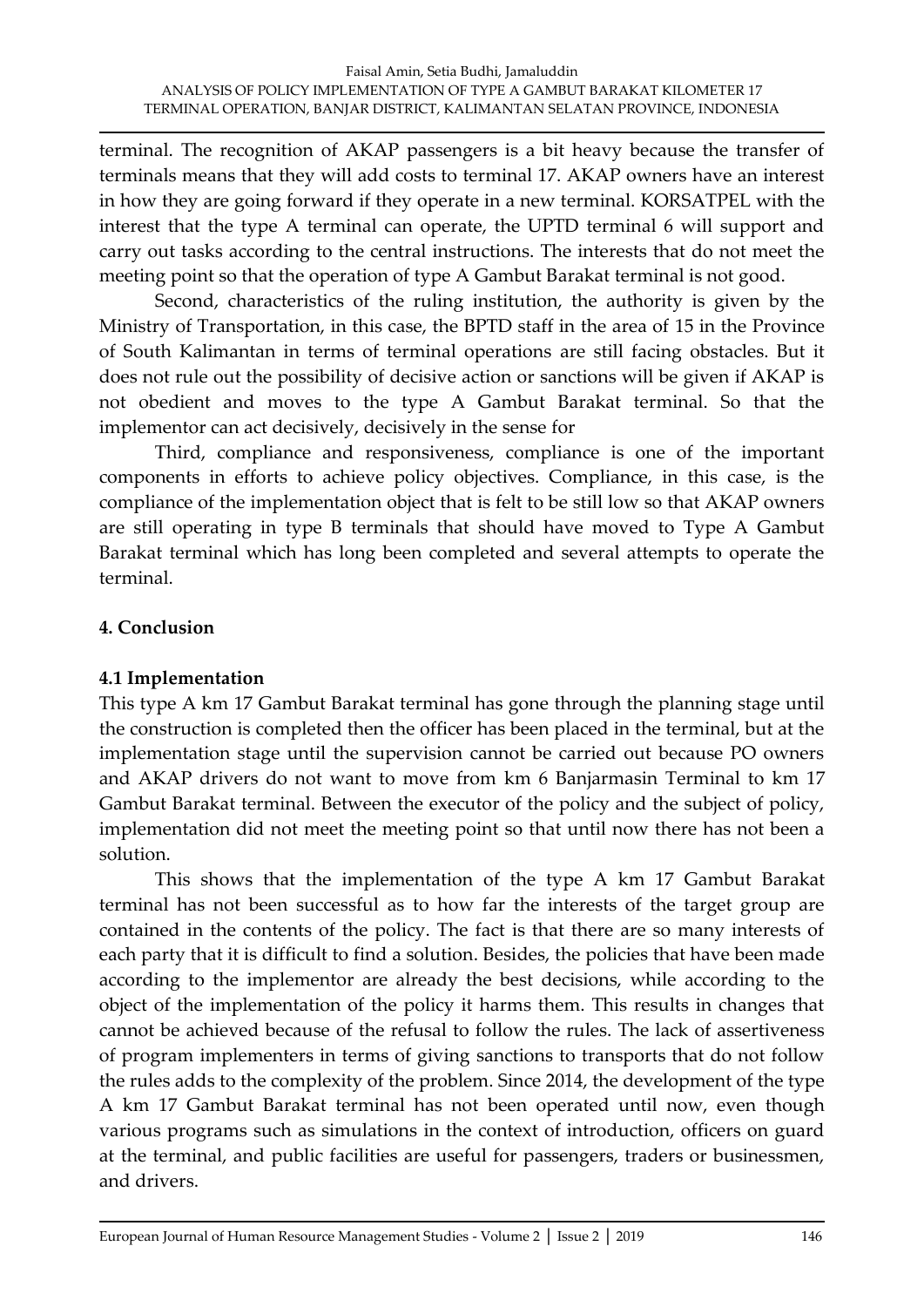#### **4.2 Constraints**

Type A km 17 Gambut Barakat Terminal has not yet been operational because AKAP is not compliant with regulations that should operate in the type A Gambut Barakat terminal. The many habits that have been changed in the operation of this terminal have arisen many interests and demands that have not been fulfilled by all so that it is still difficult to implement the terminal's operational policies. There has not been a direct benefit for AKAP when it is transferred from the old terminal to the new terminal. The less assertive action was shown by the implementor of the policy in this case the KORSATPEL type A Gambut Barakat terminal along with implementing members even though financial resources were adequate. Besides, there is support from ORGANDA km 6 Banjarmasin terminal to remain in the area of type B terminals which indirectly also benefit from this.

#### **5. Recommendations**

Based on these conclusions, suggestions can be developed as follows:

- 1) The interests of the group or targets are contained in the contents of the policy so that the implementation runs to satisfy most parties so that implementation can work even though it is not possible to meet all the needs of the actors.
- 2) The benefits received are closely related to "who gets what" so that the solutions provided can provide benefits for the implementor and the subject of policy implementation.
- 3) Human resources, in this case, the Ministry of Transportation as the implementor of the terminal operating policy can act decisively (sanctions) if in the implementation of finding problems related to non-compliance with terminal operating policies.
- 4) A mental revolution needs to be carried out on the importance of operating type A km 17 Gambut Barakat terminal so that the level of compliance is high and there is no refusal to move.
- 5) Enforcement efforts, in this case, the prosecution in the event of a violation needs to be done, curbing needs to be carried out with joint operations of the Ministry of Transportation, the Provincial Transportation Agency, the Banjar District Transportation Agency, the Civil Service Police Unit and the Traffic Police.
- 6) Provision of sanctions by regulations regarding written warnings, administrative fines, suspension of licenses and/or revocation of licenses.

#### **References**

1. Miro, Fidel. 1997. *Sistem Transportasi Kota*. Bandung: Penerbit Tarsito.